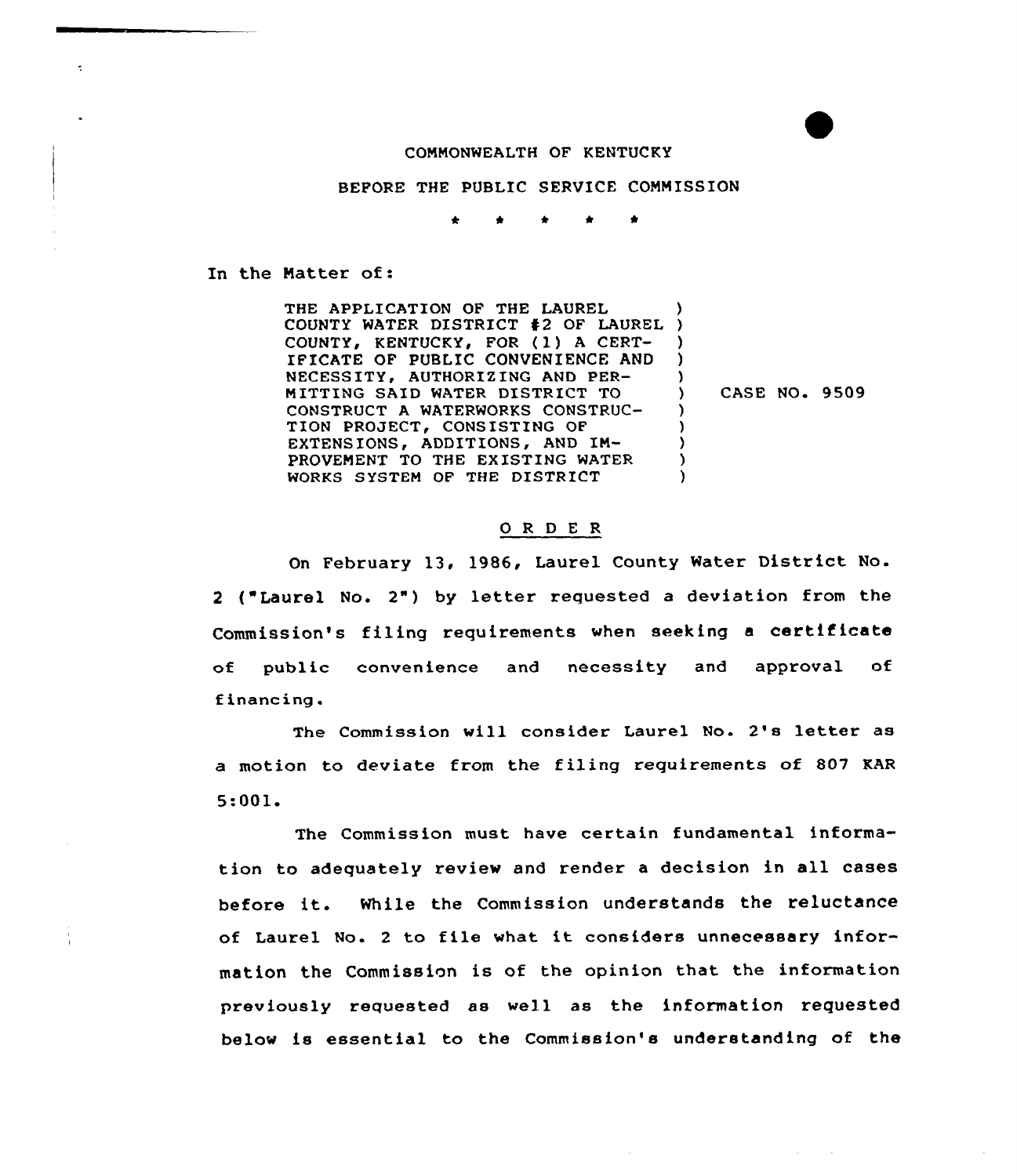instant case. The time required for the Commission's review of this case will depend in a large measure upon the promptness of Laurel No. 2's response to this and any future information request.

IT IS THEREFORE ORDERED that Laurel No. 2's motion to deviate from the filing requirements of 807 KAR 5:001 be and it hereby is denied.

IT IS FURTHER ORDERED that Laurel No. <sup>2</sup> shall file an original and seven copies of the following information with the Commission with a copy to all parties of record by April 4, 1986. If the information requested or <sup>a</sup> motion for an extension of time is not filed by the stated date, the Commission may dismiss the case without prejudice.

1. Provide <sup>a</sup> pressure recording chart showing the actual 24-hour continuously measured pressure available on Laurel No. 2's waterline in the Cardinal Heights Subdivision near the proposed connection point for the Hwy. 1629 waterline. Identify the 24-hour period recorded, the exact location of the pressure reccrder and the sea level elevation of the recorder.

2. Provide <sup>a</sup> pressure recording chart showing the actual 24-hour continuously measured pressure available on Laurel No. 2's waterline in the vicinity of the proposed connection point for the Marvel Road waterline. Identify the 24-hour period recorded, the exact location of the pressure recorder and the sea level elevation of the recorder.

 $-2-$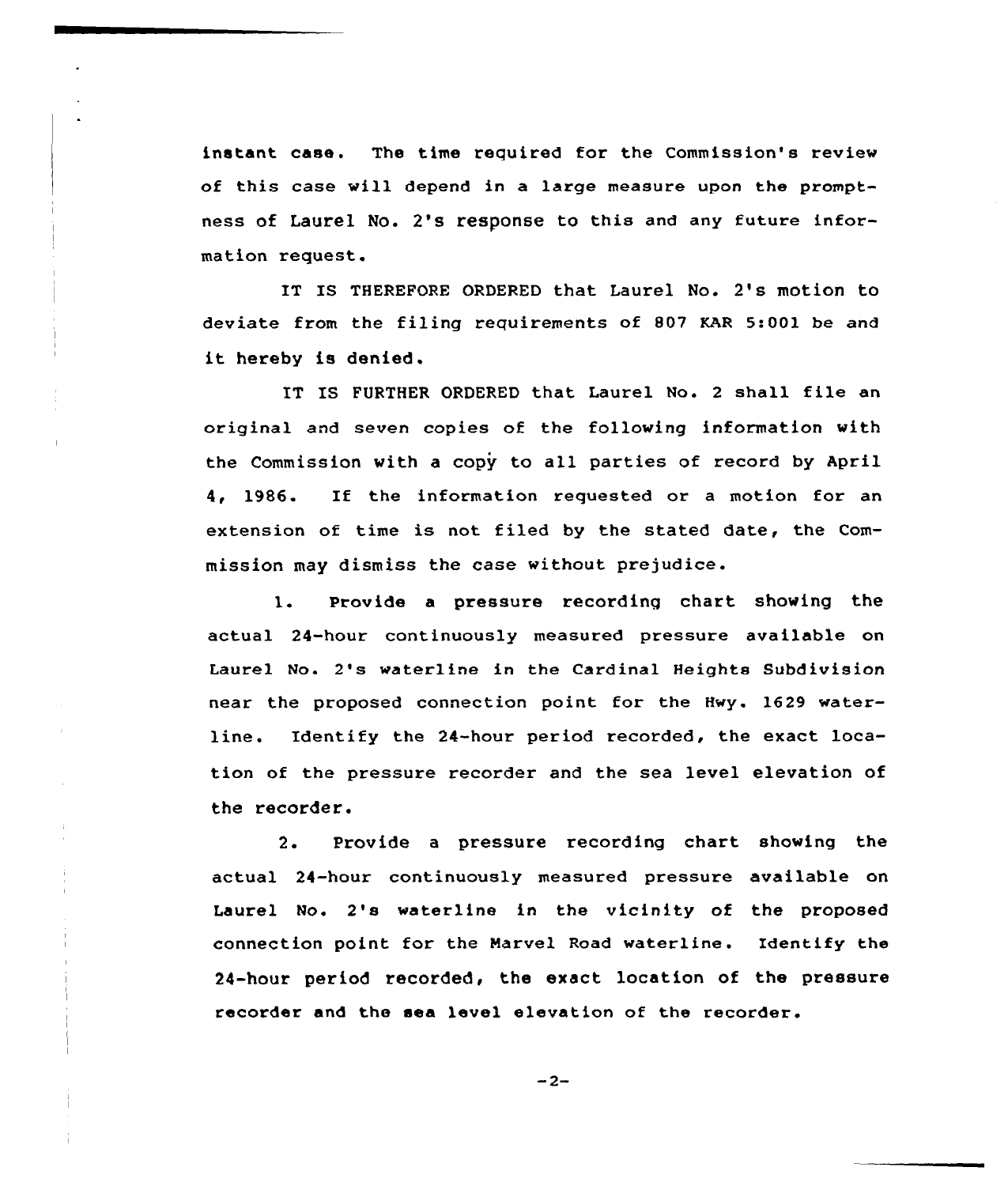3. The plans filed in this case indicate that there is <sup>a</sup> proposed 2-inch waterline in excess of 250 feet in length. Two-inch waterlines which are longer than 250 feet for non-circulating waterlines and longer than 500 feet for circulating waterlines are in violation of PSC regulation 807 KAR 5:001, Section  $11(2)(a)$ . Provide comments concerning this matter. Also provide <sup>a</sup> list of all proposed 2-inch waterlines. This list shall include the location, length and possibility of future extension of each line.

4. The hydraulic information filed in this case does not depict the effects of the proposed extension on the existing system. In addition the hydraulic information does not depict the expected operation of the complete extension. Based on this provide hydraulic analyses, supported by computations and actual field measurements, of the typical operational sequences of the existing water distribution system. These hydraulic analyses should demonstrate the operation of all pump stations and the "empty-fill" cycles of all water storage tanks. Computations are to be documented by a schematic map of the system that shows pipeline sizes, lengths, connections, pumps, water storage tanks, wells, and sea level elevations of key points, as well as allocations of actual customer demands. Flows used in the analyses shall be identified as to whether they are based on average instantaneous flows, peak instantaneous flows< or any combination or variation thereof. The flows used in the analysis shall be

 $-3-$